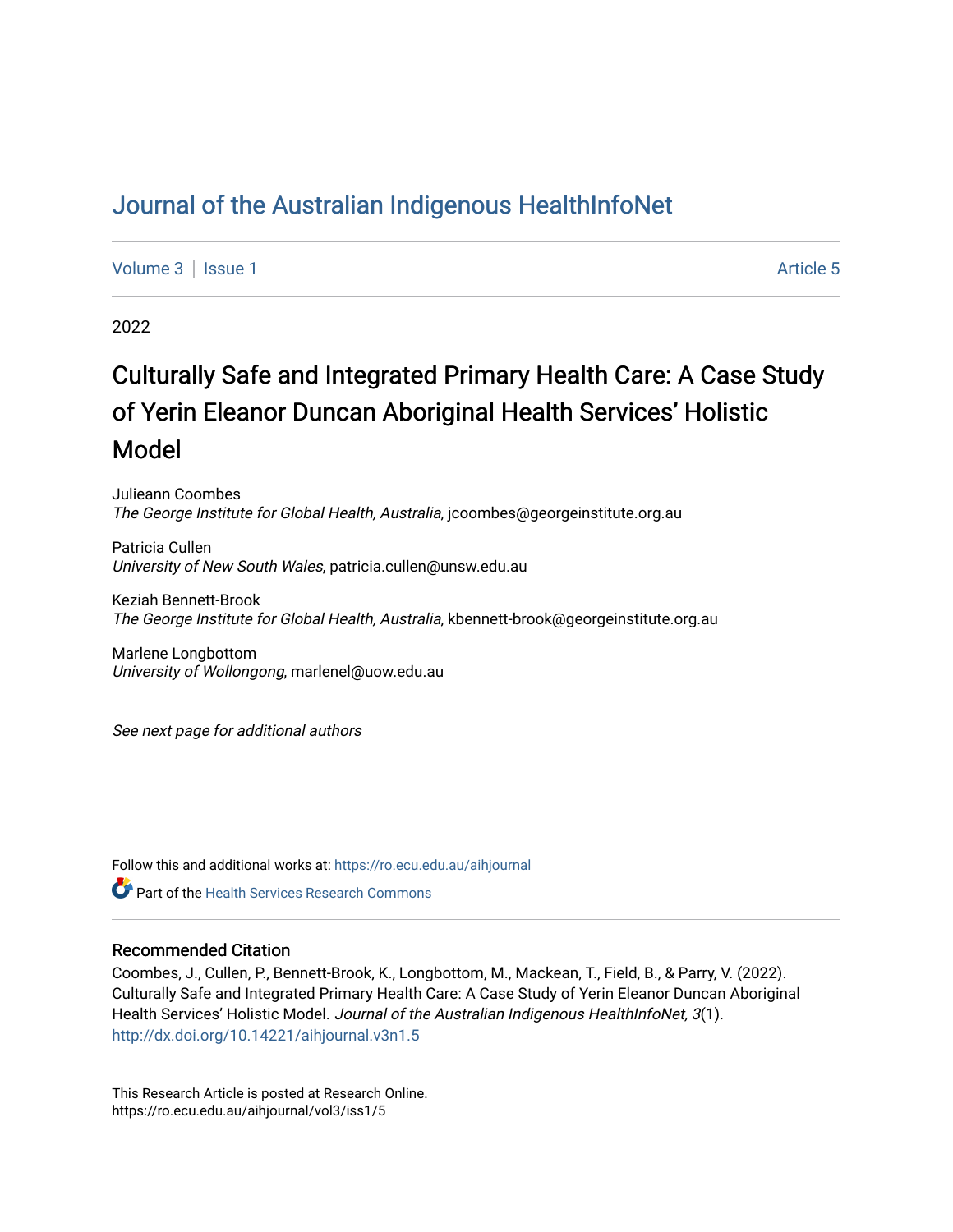# Culturally Safe and Integrated Primary Health Care: A Case Study of Yerin Eleanor Duncan Aboriginal Health Services' Holistic Model

# Corresponding Author

Correspondence concerning this article should be addressed to Julieann Coombes. Email: jcoombes@georgeinstitute.org.au

# **Abstract**

# **Objective**

To understand the importance of culturally safe integrated primary health care for Aboriginal families in the Central Coast of New South Wales, where their social and emotional wellbeing is impacted through a range of health issues related to domestic and family violence.

# Methods

An Indigenous methodology of yarning through conversational semi-structured interviews with seven primary health care workers at Yerin, an Aboriginal Community Controlled Health Service (ACCHS) in New South Wales. Yarning sessions explored factors that enable and/or inhibit the provision of holistic and comprehensive trauma and culturally informed responses to Aboriginal and Torres Strait Islander women who experience violence.

# Results

Five key themes were identified: 1) The importance of integrated primary health to support women and families; 2) Soft entry pathways; 3) Culturally safe care delivered by health workers experienced in trauma informed care; 4) Community partnerships; and 5) Funding sustainable programs that are community led and delivered by Aboriginal and Torres Strait Islander people.

## Lessons Learned

Culturally safe and trauma informed and responsive care that is integrated within primary health care is important in comprehensively meeting the needs of Aboriginal and Torres Strait Islander women who experience domestic and family violence. The provision of soft entry pathways creates rapport and trust through an integrated team approach, highlighting the importance of more holistic service provision focusing on recovery and healing.

# Keywords

Aboriginal, health, culturally safe, domestic and family violence, holistic

# Authors

Julieann Coombes, Patricia Cullen, Keziah Bennett-Brook, Marlene Longbottom, Tamara Mackean, Belinda Field, and Vickie Parry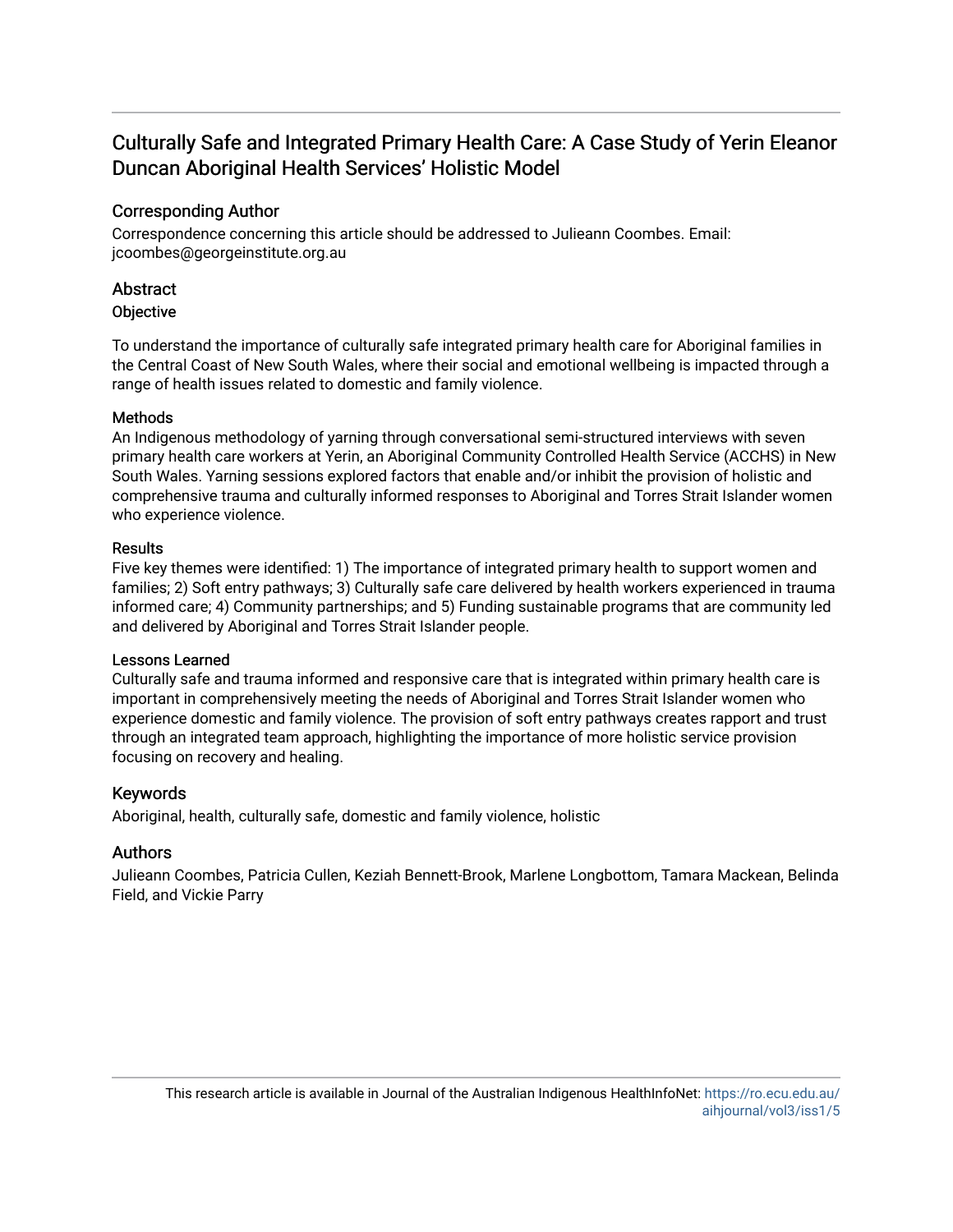Among the colonised social and institutional structures in Australia, Aboriginal and Torres Strait Islander people face well documented barriers to accessing mainstream health services. Factors that limit access include experiences of individual, structural and systemic racism; the continued use of medical jargon; power imbalances between clinicians and clients; a lack of cultural competence among health service employees, along with stereotypical attitudes and behaviours of staff within health services towards Aboriginal and Torres Strait Islander people. Aboriginal and Torres Strait Islander people also experience a mistrust of the western biomedical system that often does not value nor understand a holistic, comprehensive model of service provision and the Aboriginal and Torres Strait Islander paradigm of health and healing (Coombes et al., 2020; Durey et al., 2012; Jennings et al., 2018).

Aboriginal community-controlled health services (ACCHS) are a key component to the provision of appropriate health care for Aboriginal and Torres Strait Islander people and communities. With a focus on self-determination and self-management, ACCHS apply a holistic model of care which embodies the Aboriginal definition of health as originally stated by the National Aboriginal Health Strategy Working Party. This includes not only physical health but also the social, emotional and cultural wellbeing of the community, and takes a whole-of-life perspective that incorporates a cyclical concept of life–death–life (National Aboriginal and Torres Strait Islander Health Council, 2003; National Aboriginal Health Strategy Working Party, 1989). Established upon the philosophy and values of health by the people for the people, ACCHS are critical to building healthier communities and are focused on a model of care that integrates clinical, preventative and early intervention services (Harfield et al., 2018). ACCHS are community controlled in that they are governed by a board of directors elected by the service membership who guide the strategic direction of the respective service.

ACCHS service provision differs to that of a general practice surgery. It is holistic and integrates community priorities to achieve goals that are deemed critical by Aboriginal and Torres Strait Islander people. This way of working addresses barriers to accessing culturally safe health care, which in turn improves individual and community health outcomes for Aboriginal and Torres Strait Islander people (Panaretto et al., 2014).

Integrated and comprehensive primary health care includes clinical services, as well as specialised services that target the social and emotional wellbeing of specific populations such as children and Elders, and the broader community. This is an important aspect of the ACCHS' model of care and includes a range of health services from primary health care to education, and a range of other social and emotional wellbeing initiatives (Hayman et al., 2009). The effectiveness of integrated culturally appropriate care for Aboriginal and Torres Strait Islander peoples and communities has been demonstrated as it provides soft entry points to primary health care services and reduces barriers to accessing mainstream services (Crook et al., 2012; Fredericks et al., 2016; Lewis & Myhra, 2018). Accessible entry points to support services are particularly important for Aboriginal and Torres Strait Islander people and families impacted by domestic and family violence, as stigma is associated with shame in disclosure and seeking support in relation to violence (Walker et al., 2020).

Against this background, the research partners present a case study of Yerin Eleanor Duncan Aboriginal Health Centre's (herein referred to as Yerin) integrated approach to addressing domestic and family violence to reflect on how ACCHS provide care and support that is trauma-informed and culturally safe. The objective is to exemplify through this case study how ACCHS provide health services within an integral model of care, addressing a range of health issues related to domestic and family violence.

#### **Methods**

#### **Partnerships**

This research builds on a larger project titled, *First Response: Trauma and culturally informed approaches to primary health care for women who experience violence* (First Response, Walker et al., 2020). First Response included yarning interviews and a scoping review of policy responses (Cullen et al., 2020; Walker et al., 2020) that were conducted to understand how primary health services respond to ongoing impacts of trauma, violence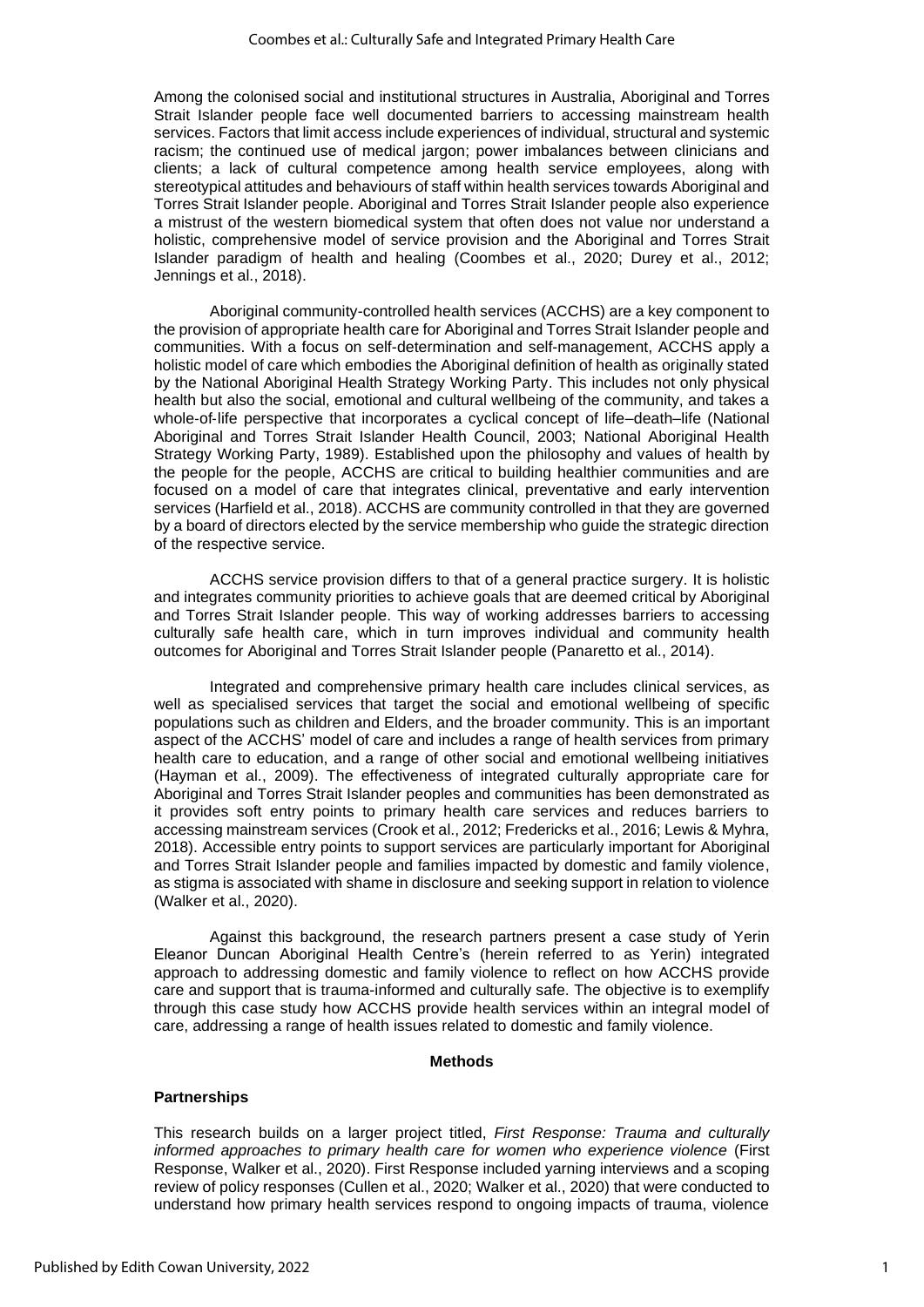and institutional racism through the integration of trauma and violence informed care. Four ACCHS were research partners in this project including: Waminda South Coast Women's Health and Welfare Aboriginal Corporation, located on the South Coast of New South Wales (NSW) on Yuin Country; Katungul Aboriginal Corporation Regional Health and Community Services, located on the far South Coast of NSW on Yuin Country; Illawarra Aboriginal Medical Service on Dharawal Country; and Yerin, located on the NSW Central Coast on Darkinjung Country. Within the existing research partnership, Yerin approached the research team to partner in this case study to identify and reflect on the elements that specifically allow Yerin to integrate trauma and violence informed care. This case study also builds on the ongoing dialogue with Aboriginal and Torres Strait Islander health workers and clinicians (Cullen et al., 2021; Cullen et al., 2020) from the four partnering ACCHS.

### **Context and Setting**

Yerin is a Community Controlled Aboriginal Health Service located in the Central Coast region of NSW, on Darkinjung Country. In the Central coast, there is a proportionally larger population of Aboriginal and Torres Strait Islander people (3.8%) compared to the rest of NSW (2.9%) (Cullen et al., 2021). Yerin includes the Eleanor Duncan Aboriginal Health Centre which provides health and social support services through an integrated and comprehensive primary health care model. The Eleanor Duncan Aboriginal Health Centre has been providing holistic, family-centred health care services in a culturally safe environment to Aboriginal and Torres Strait Islander communities since 1996.

## **Study Design**

This is a qualitative case study using Indigenous research methodologies.

#### **Data Collection and Analysis**

Yarning is a culturally safe Indigenous methodology that prioritises Indigenous ways of communicating and privileges Indigenous knowledges, voices, and experiences. It is an appropriate method for community-based health research and clinical service provision for Aboriginal and Torres Strait Islander people (Bessarab & Ng'andu, 2010). In June 2018, the research team conducted interviews (n=7) in the form of yarning with staff emploved at Yerin. This included clinicians and Aboriginal Health Workers from the Chronic Care Team, Mental Health and Drug and Alcohol Team, Mums and Bubs Team and Practice Management. The number of interviews and potential participants were identified for the interviews purposively by Yerin management team and the research team, and all staff invited to participate agreed to be interviewed. Each interview explored the Health Worker's perspectives on family violence and trauma informed care and lasted between 30 and 60 minutes. An Aboriginal Researcher (JC) trained in Indigenous methodologies, including research yarning, led the yarning interviews.

The yarning sessions took place at Yerin to explore how the primary health care workforce delivers integrated, trauma informed and responsive care to Aboriginal and Torres Strait Islander families experiencing violence. The yarns were audio-reordered and transcribed verbatim. A thematic analysis was conducted by Aboriginal and Torres Strait Islander and non-Aboriginal researchers through a decolonising lens. Decolonisation as a research method involves researcher's acknowledgement and reflection on how colonisation has, and continues to create research inequities and power imbalances (Doyle et al., 2017; Green & Bennett, 2018; Smith, 1999). Through a decolonising lens, researchers reflect on privilege and power held by Western knowledge systems and shifts it to prioritise Aboriginal and Torres Strait Islander worldviews, health paradigms and voices.

#### **Ethics**

Ethics approval was received from the NSW Aboriginal Health and Medical Research Committee (AH&MRC). AH&MRC HREC Reference number 1368/18.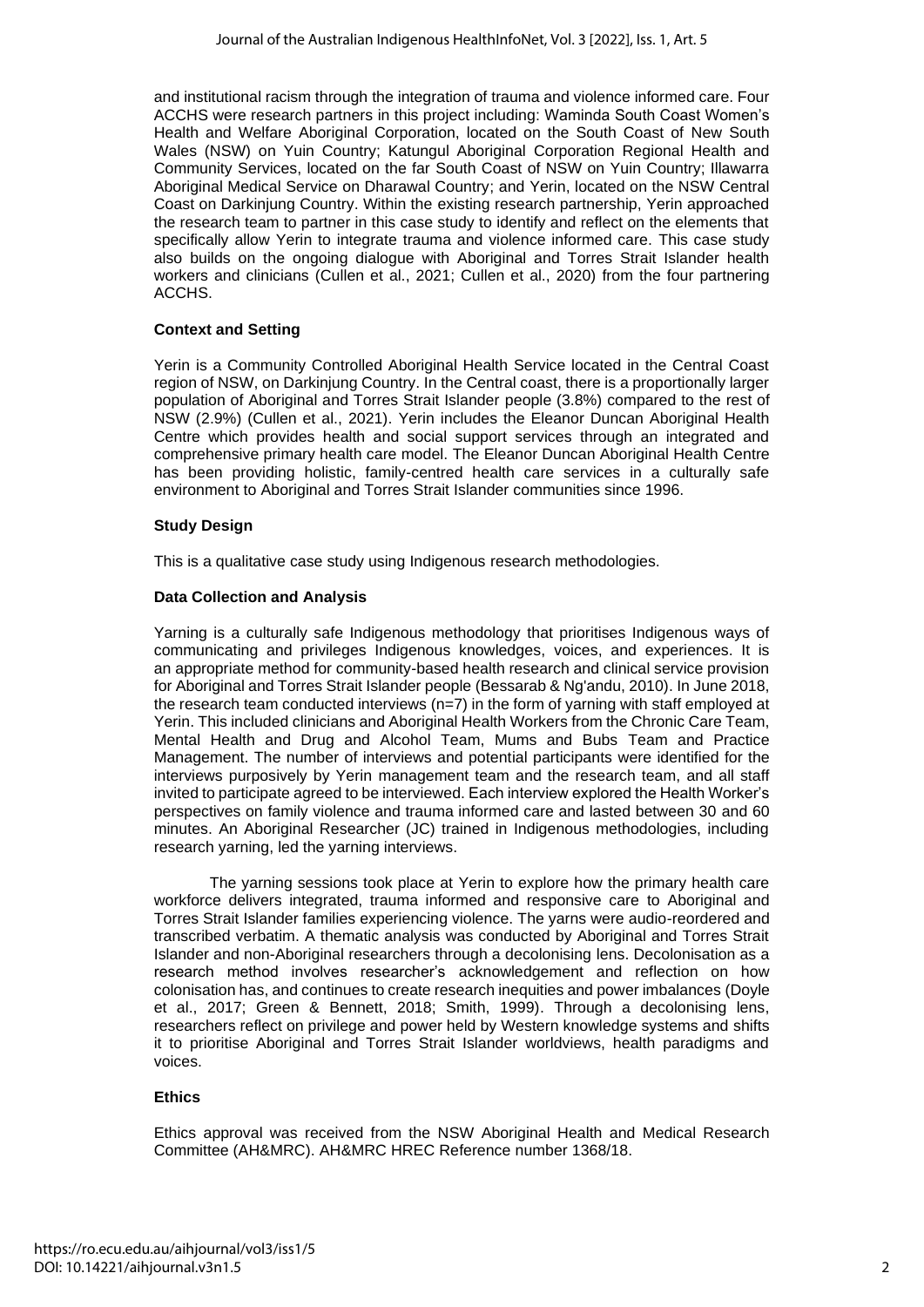#### **Results**

Five key themes were identified from the data: 1) The importance of integrated primary health to support women and families; 2) Soft entry pathways in and out of programs; 3) Culturally safe care delivered by health workers who are experienced in trauma and violence informed care; 4) Community partnerships; and 5) Funding sustainable programs that are community led and delivered by Aboriginal and Torres Strait Islander people (Table 1).

#### **The Importance of Integrated Primary Health to Support Women and Families**

Within a model of integrated primary health care, Aboriginal Family Health Workers and clinical staff work closely with the Integrated Care team. The Dhanggan Gudjagang Mums and Bubs team, the Yadhaba Wellbeing Team and the Mental Health, Drug and Alcohol Team work collaboratively to provide holistic care for women experiencing violence. Staff described a wraparound approach to supporting women with the Aboriginal Family Health Worker at the centre of care. The Aboriginal Family Health Worker is seen as the key person in the service that staff trust and rely upon to support and advocate for women experiencing violence.

The Dhanggan Gudjagang Mums and Bubs Team and Yadhaba Wellbeing Team were identified as important in supporting clients and families experiencing violence, particularly in instances of complex trauma or co-occurring drug and alcohol issues. The teams have specialised training in domestic and family violence and trauma to ensure that staff are well equipped to provide both crises support as well as long-term recovery and healing. These teams actively build relationships and trust over several years.

#### **Soft Entry Pathways In and Out of Programs**

Within the model of integrated primary health care, Yerin incorporates soft entry pathways to engage with men, women and families with a culturally safe and holistic focus on wellbeing and health (Crook et al., 2012). This approach is in recognition of the need to connect with people around their health needs as well as in relation to recovery and healing. Usual pathways for people experiencing violence can be upsetting as they interact immediately with police and/or child protection services where they are evaluated by other agencies and workers. Soft pathways are less about judging people doing "right" or "wrong" and more about holding space/s that have the overarching ethos of care and respect.

A key example is Yadhaba, a wellbeing program that is coordinated by the Mental Health, Drug and Alcohol Team. It offers an all-inclusive approach to care with an aim to support clients to address their physical, spiritual, social and emotional wellbeing as part of their overall health. Community members engage with the team on a regular basis to improve their social and emotional wellbeing, and to connect with other community members through group-based activities. In this way, the program builds connections between clients, staff and the service that supports clients to access health checks and health promoting services and activities. Cultural safety and respect are paramount to this group and their central emphasis aligns to the mental, physical and spiritual aspects of Aboriginal and Torres Strait Islander health and wellbeing (Coulthard, 2008). For clients experiencing domestic and family violence, such soft entry pathways help to build meaningful rapport and trust with Yerin staff, which helps to alleviate shame and fear around disclosure and seeking help.

Soft entry pathways also include Yerin's Women's Group and Men's Groups. These separate groups are essential for creating culturally safe spaces for women's and men's business, where connection to culture and community can be nurtured. The Women's Group meets monthly to provide women with a respectful place and an opportunity to yarn together and learn about health topics, with activities including Bling a Bra or a Pamper Session.

The Men's Group gatherings are held at different locations on the Central Coast, which helps them become more familiar with services in the area and assists all men wanting to engage in services at Yerin. The group is a non-therapeutic counselling group where the men can develop rapport and relationships with staff and share a healthy meal.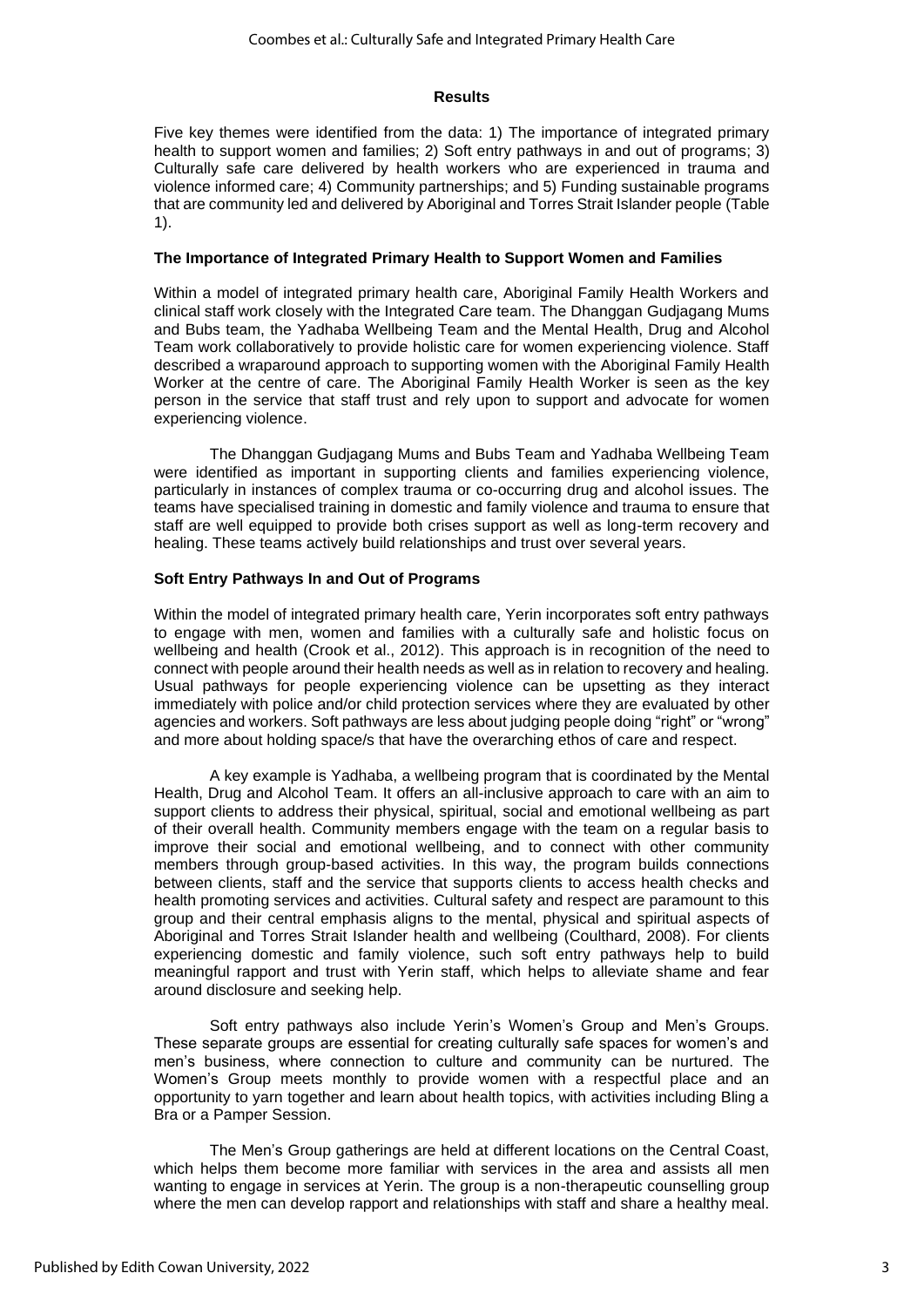Some of the positive outcomes of the program for the participants include receiving advice on everyday struggles, connecting and expressing feelings with other men, support to navigate services including housing and employment, and the provision of an environment to share stories and experiences of Aboriginal and Torres Strait Islander culture.

#### **Culturally Safe Care Delivered by Health Workers who are Experienced in Trauma and Violence Informed Care**

Yerin encompasses an Aboriginal and Torres Strait Islander culture of safety in the delivery of all its programs. Clinical and support staff at Yerin recognise the intergenerational impact of colonisation as the root cause of health and social inequities among Aboriginal and Torres Strait Islander people. Therefore, programs developed at Yerin encompass a holistic view of health and are a support mechanism for community members to feel they are in a culturally safe place when they attend.

Consultations at Yerin are flexible, where they cater for the individual and/or family's needs and occasionally the duration of consultations can exceed an hour. This family-centred approach is a wraparound approach which is culturally appropriate and optimises quality and safe health care. Further, employing Aboriginal and Torres Strait Islander health and support staff enhances the cultural safety of Yerin services, with Aboriginal Family Health Workers able to build rapport and trust, and accompany clients in consultations for medical and emotional support such as explanations of medical terms.

In addition to support for medical consultations, ongoing preventative health and wellbeing programs that are culturally safe are essential for Aboriginal and Torres Strait Islander community members to remain strong and gain self-determination for their own health and healing. Each program delivered at Yerin has its own safe space where members are secure in the knowledge that yarning, and the sharing of cultural stories will remain within the group. The embedding of cultural safety has been essential in the successful delivery of programs within this primary health care service for the community.

### **Community Partnerships**

As domestic and family violence is complex and sensitive, having community partnerships that work closely with Yerin in supporting people and families experiencing violence is essential. Through building community partnerships, Yerin can link into other services for mental health support, housing and parental dislocation from children. Community partnerships between services have been identified as important to ensure effective crossagency work, as they support Aboriginal families with their children in a culturally safe space, helping to provide short or long-term housing and access to programs for ongoing wellbeing. Due to the trusted relationship between the Aboriginal Family Health Workers at Yerin, and the families who are experiencing domestic and family violence, the referral pathway to other trusted community partners alleviates shame and the fear of child removal.

#### **Funding Sustainable Programs that are Community Led and Delivered by Aboriginal and Torres Strait Islander People**

There are challenges around the sustainability of programs, which relates to short-term politically orientated funding cycles, as well as the considerable resources that go into applying for funding for programs. There are also challenges around narrow Key Performance Indicators (KPIs), which do not adequately take into account how culturally safe and holistic care is delivered to families as well as the time and resources required to develop and maintain community partnerships. For example, the early childhood consults can be lengthy as the focus is on the needs of the family as a whole rather than just the mother or baby. Working in this way has meant that the nurses are able to support families with broader wellbeing and social issues, including domestic and family violence. Shortterm funding with narrow KPIs reflects a lack of acknowledgement and investment in the highly skilled workforce that make up the ACCHS sector more broadly, and an underappreciation for Aboriginal ways of working holistically with families over longer periods of time.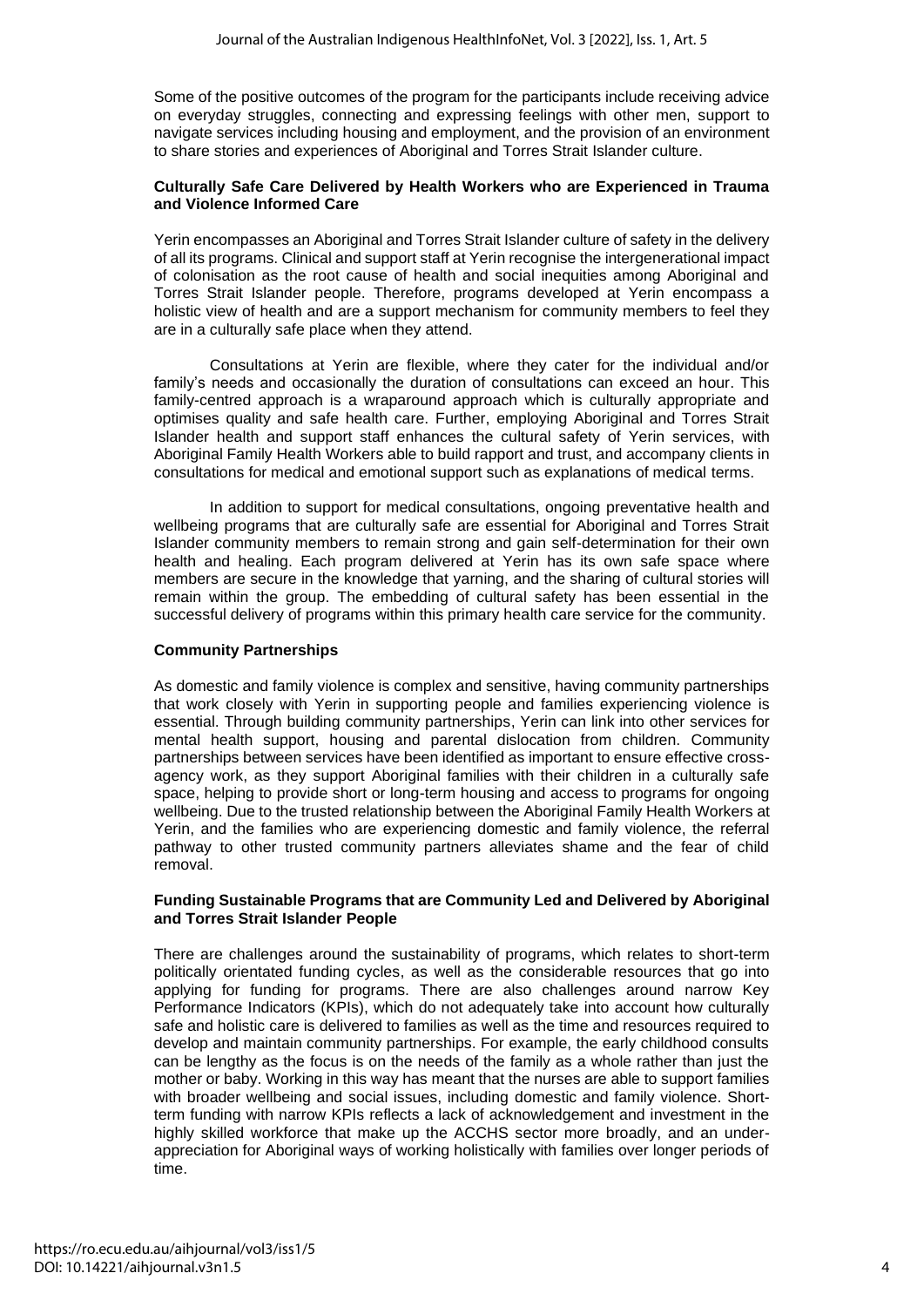# **Table 1**

|  |  |  |  |  |  | Five Themes Identified from the Data with Exemplar Quotes |  |
|--|--|--|--|--|--|-----------------------------------------------------------|--|
|--|--|--|--|--|--|-----------------------------------------------------------|--|

| <b>Theme</b>                                                                                      | Example                                                                                                                                                                                                                                                                                                                                                                                                                                                                                                                                                                                                                                                                                                                                                                                            |  |  |  |
|---------------------------------------------------------------------------------------------------|----------------------------------------------------------------------------------------------------------------------------------------------------------------------------------------------------------------------------------------------------------------------------------------------------------------------------------------------------------------------------------------------------------------------------------------------------------------------------------------------------------------------------------------------------------------------------------------------------------------------------------------------------------------------------------------------------------------------------------------------------------------------------------------------------|--|--|--|
| The<br>οf<br>importance<br>integrated<br>primary<br>health<br>support<br>to<br>women and families | "Such a massive area [the Central Coast] and we're one<br>service, to provide one woman you know what I mean?<br>HugeI think there should be more [Aboriginal Family Health<br>Workers] in the world, our hands are so tied with what we<br>can and can't do for the women Because it is different, let's<br>face it, completely different how you might interpret things<br>and how an Aboriginal woman interprets compared to a non-<br>AboriginalSo, and it's just that, and I know it happens<br>everywhere but it just, it's cyclic, it's inter-generational."<br>(Participant 3)                                                                                                                                                                                                             |  |  |  |
|                                                                                                   | "I'm employed as a [de-identified worker], predominantly<br>working with families who have experienced - or women who<br>domestic<br>violence<br>experienced<br>and<br>sexual<br>have<br>assaultbecause we don't case manage as such so, I've<br>changed that  [to the] terms of support and advocate for<br>people, which we do a lot of advocating to other services."<br>(Participant 1)                                                                                                                                                                                                                                                                                                                                                                                                        |  |  |  |
|                                                                                                   | "We all work alongside supporting clients who are involved in<br>domestic violence situations so either through counselling or<br>linking them to outside organisations. A big one we do is<br>linking them and encouraging them and supporting them in<br>drug and alcohol residential rehab where a lot of those issues<br>are addressed, especially for the men." (Participant 5)<br>"Well, I'm trauma trainedWe go above and beyond our                                                                                                                                                                                                                                                                                                                                                        |  |  |  |
|                                                                                                   | scope anyway, because someone's got to do something."<br>(Participant 2)                                                                                                                                                                                                                                                                                                                                                                                                                                                                                                                                                                                                                                                                                                                           |  |  |  |
| Soft entry pathways in<br>and out of programs                                                     | "We do as much as we can to engage our clients and, by<br>engaging them more and more, we get to know them more<br>and more, which means that we are building a therapeutic<br>relationship. They are becoming more comfortable, and we<br>are able to provide targeted care, whether that be trauma-<br>informed care or sometimes there is no need for trauma-<br>informed care because there is no trauma noted there. But it<br>does build that relationship where they allow us to see that<br>there is some trauma, where it happened and why it<br>happened. And hopefully we can build on that, but at the<br>moment, I don't know that there would be anyone better<br>placed than us, as a service, to at least identify that there was<br>an issue in the first place." (Participant 7) |  |  |  |
|                                                                                                   | "Our early childhood nurse will do with the kids and stuff, and<br>the parents, a lot of domestic violence has picked up, a lot of<br>the social aspects have picked up in those consults, so they<br>do tend to go for longer than an hour because you're not just<br>doing one person, it's the whole family." (Participant 3)                                                                                                                                                                                                                                                                                                                                                                                                                                                                   |  |  |  |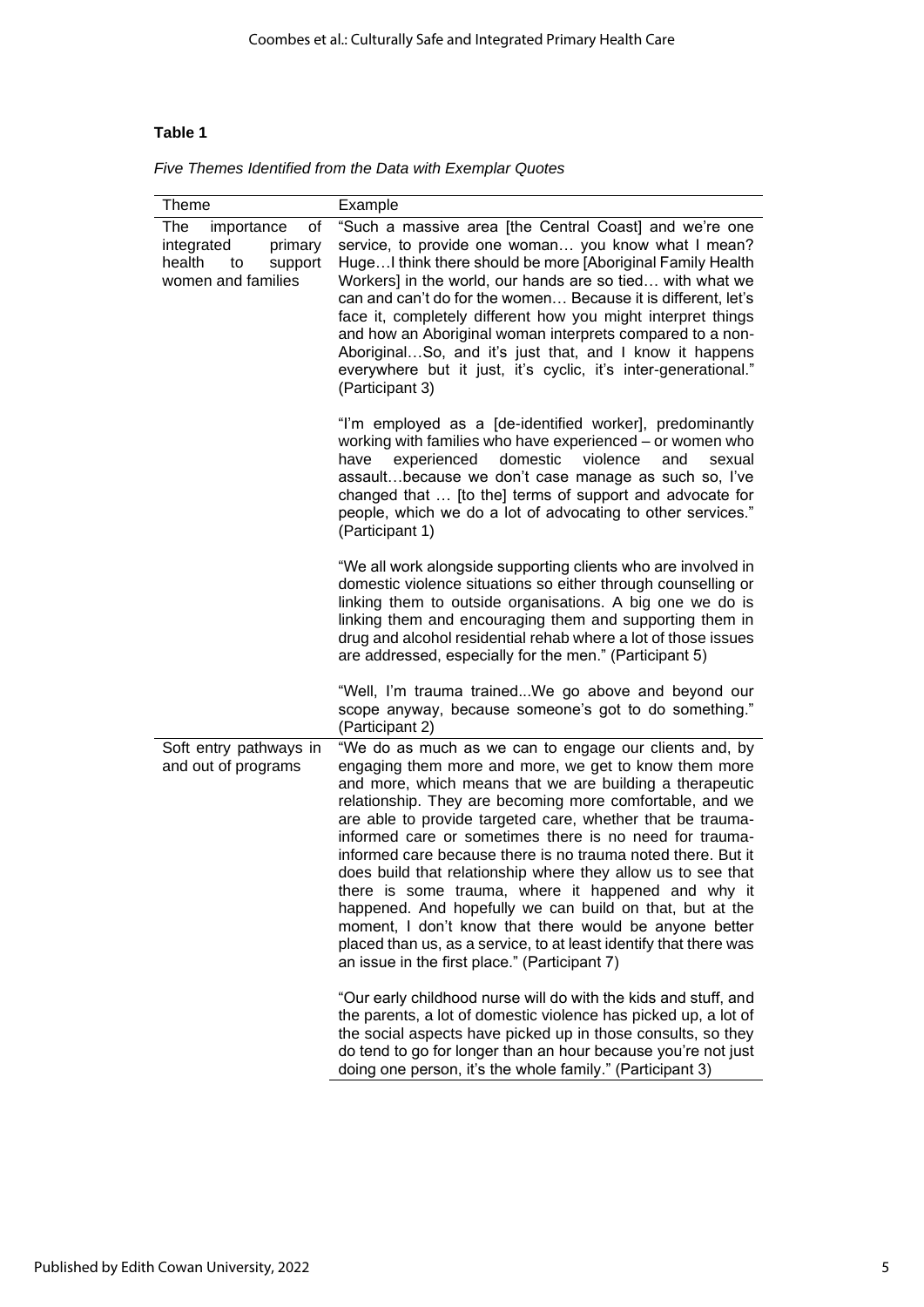| Culturally<br>safe<br>care<br>delivered<br>health<br>by<br>workers<br>who<br>are<br>experienced in trauma<br>and violence informed<br>care                   | "We're a culturally safe place. We've had lots of positive<br>feedback from clients who say yeah, I feel okay when I come<br>there. GP visits, nurse visits, child visits to paediatricians, OT,<br>whatever, there's always an Aboriginal Health Worker that<br>sits in that consult with the person, just to make sure that<br>people understand what's being said or understand what's<br>actually going to happen during the consult. So, we try and<br>support our clients that way, just to give them that little bit of<br>safety, until they become more familiar, yeah." (Participant 4)<br>"And there's a lot of trust here [team member], because we<br>see the women all the time, they get to know us, and we get |
|--------------------------------------------------------------------------------------------------------------------------------------------------------------|--------------------------------------------------------------------------------------------------------------------------------------------------------------------------------------------------------------------------------------------------------------------------------------------------------------------------------------------------------------------------------------------------------------------------------------------------------------------------------------------------------------------------------------------------------------------------------------------------------------------------------------------------------------------------------------------------------------------------------|
|                                                                                                                                                              | to know them." (Participant 1)                                                                                                                                                                                                                                                                                                                                                                                                                                                                                                                                                                                                                                                                                                 |
| Community<br>partnerships                                                                                                                                    | "We do the lot. Housing, we'll advocate in housing, we'll<br>advocate Centrelink, we'll advocate courts, we'll advocate<br>with the schools around kids. So, it's sort of a one-stop shop<br>and that's how it's been set up to be, like as a one-stop shop<br>for people. What we're getting better at is early intervention<br>as a whole service, is addressing it hopefully before. But<br>that's going to take a long time to change all of that early<br>intervention and get people used to having some early<br>intervention rather than the reaction at crisis point."<br>(Participant 6)                                                                                                                             |
|                                                                                                                                                              | "There's a lot of services out there that we work withwe've<br>got a partnership with [de-identified health service based at<br>Central Coast Local Health District] who has also got the early<br>intervention program and mum's and bubs." (Participant 2)                                                                                                                                                                                                                                                                                                                                                                                                                                                                   |
| Funding<br>sustainable<br>programs<br>that<br>are<br>community<br>led<br>and<br>delivered by Aboriginal<br>Torres<br><b>Strait</b><br>and<br>Islander people | "So it's really difficult in terms of reporting back on - like you've<br>helped somebody for 6 months but what is it that you've<br>actually done with that person in that 6 month or in the 8<br>month period that you've worked? You know you've done the<br>hours and you know you've done all of the family stuff and<br>supported the family, you've probably done the education<br>stuff but it doesn't directly relate to a lot of KPIs that we're<br>expected to report on." (Participant 1)                                                                                                                                                                                                                           |
|                                                                                                                                                              | "You've seen your 200 clients in that three month-period, but<br>is it effective? I think not. We might see 50 or 10 in a three<br>month-period but work more intensively over a lot of different<br>things." (Participant 7)                                                                                                                                                                                                                                                                                                                                                                                                                                                                                                  |

## **Implications and Lessons Learnt**

Integrated primary healthcare for Aboriginal and Torres Strait Islander people and families offers a safe space for multiple purposes and provides valuable links into services connected within and outside the primary health care setting. Yerin is an excellent example of the implementation of this model of care to successfully support Aboriginal and Torres Strait Islander people who have experienced domestic and family violence. At Yerin, services provided are holistic and recognise that health is socially and culturally determined. Yerin's model of care offers soft entry pathways which helps to alleviate shame and fear around disclosure and encourages people to seek help for domestic and family violence. Domestic and family violence can invoke feelings of shame and developing soft entry pathways has enabled people to reach out to the service and share their stories in a culturally safe environment (Holder et al., 2015). Underpinning this approach is recognition that improving the social and emotional wellbeing of Aboriginal and Torres Strait Islander community members requires building meaningful rapport and trust between patients and healthcare staff (Blagg et al., 2015). By building individual relationships with patients and by taking time to understand their background and personal needs, staff at Yerin ensure safe and tailored referral pathways to external services such as the Department of Communities and Justice, non-government organisations and court support.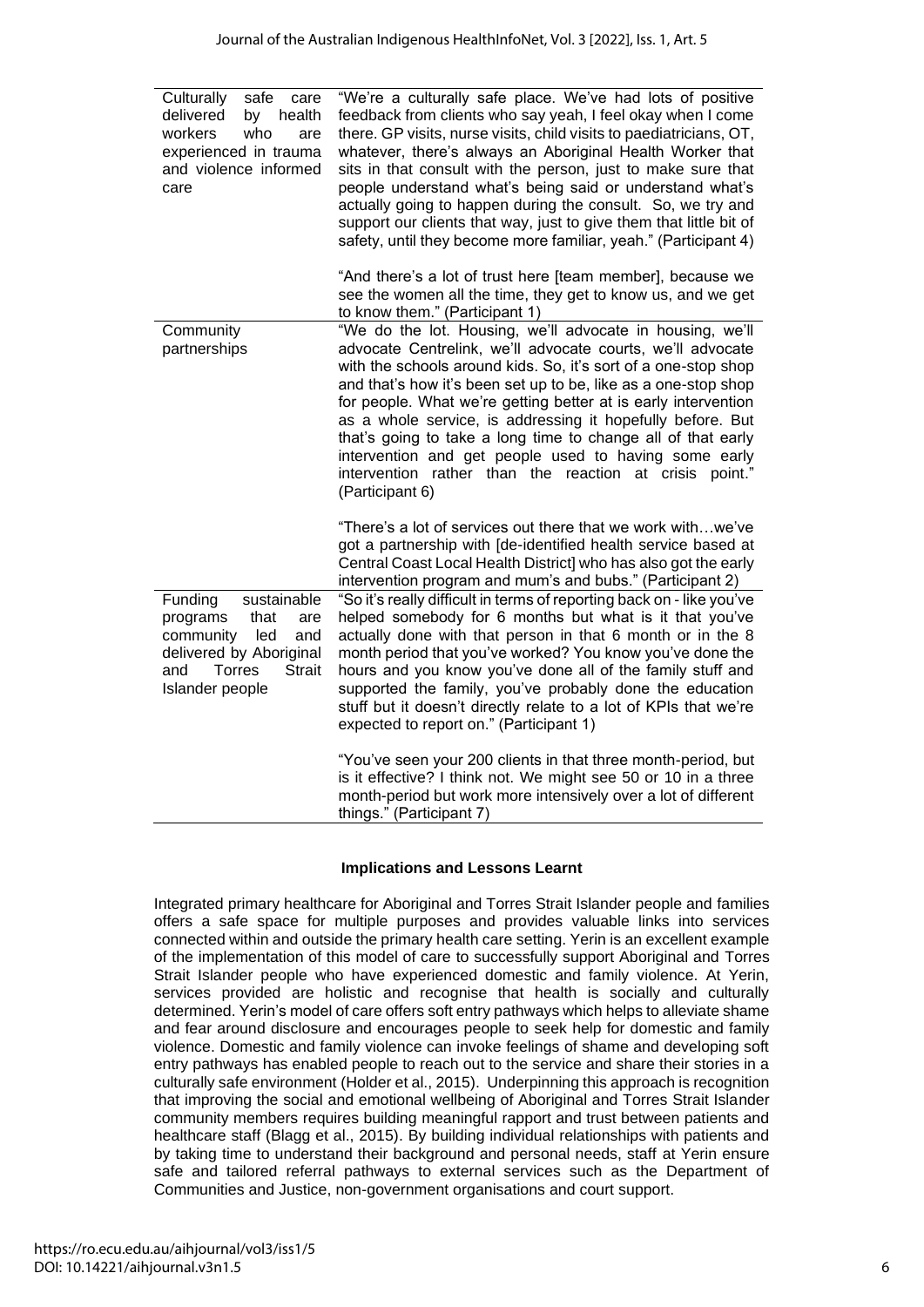Partnerships established between Yerin and external services facilitate timely access to these services and allow staff to advocate for individuals and families. This helps to mitigate shame and re-traumatisation associated with having to retell their story across services. The integration of services provided by different entities ensures accountability on domestic and family violence across different sectors (Langton et al., 2020). Aboriginal Family Health workers are critical to the provision of services within this model of care because they act as brokers and advocates for the families when engaging with external services and organisations. This ensures that the holistic approach to health and wellbeing is maintained across services. Aboriginal Family Health Workers have been shown to understand the complex needs of families and ensure they feel valued through building trusting relationships (Mackean et al., 2020).

It is well documented that the sustainability of programs to implement this model of care within the ACCHS is challenged by ongoing uncertainty with changing governments and short-term funding models (Dwyer et al., 2011). This relates in part to narrow biomedically defined KPIs that do not value the impact of cultural knowledge and safety in supporting families and do not reflect community's paradigms of health and priorities. Furthermore, it emerged from yarning sessions that KPIs for organisations often lack a recognition of the load placed upon the Aboriginal and Torres Strait Islander workforce in regard to cultural knowledge. This reflects a lack of acknowledgement and investment in the highly skilled workforce that make up the ACCHS sector more broadly. To address this, sustained funding to strengthen the capacity of ACCHS to deliver long-term programs that address domestic and family violence is recommended. However, the first step to achieving this is the recognition of the critical role that ACCHS play in supporting clients and families impacted by domestic and family violence and the importance of holistic, integrated, trauma informed and culturally safe care.

#### **Conclusion**

This case study has exemplified some of the main approaches that ACCHS employ when providing integrated and holistic health care. Yerin provides a culturally safe, trauma and violence informed approach to supporting Aboriginal and Torres Strait Islander people and families impacted by domestic and family violence in the Central Coast of NSW. Yerin's integrated model of care with soft-entry pathways and strong interagency partnerships contributes to the self-determination in the community, which in turn improves access to services for people experiencing domestic or family violence through a supportive, culturally appropriate and safe environment.

#### **Peer Review and Provenance**

Externally peer reviewed, not commissioned.

#### **Competing Interests**

None declared.

#### **Author contributions**

All authors contributed to the First Response study design, project application and acquisition of funding. JC and PC conducted yarning sessions, coordinated feedback from the group and conceptualised the article. JC and PC completed data coding of transcripts. JC and PC wrote the original draft and ML, TM, KBB, BF and VP reviewed and edited the article. All authors contributed to the manuscript.

#### **References**

Bessarab, D., & Ng'andu, B. J. (2010). Yarning about yarning as a legitimate method in Indigenous research. *International Journal of Critical Indigenous Studies, 3*(1), 37-50. https://espace.curtin.edu.au/handle/20.500.11937/37083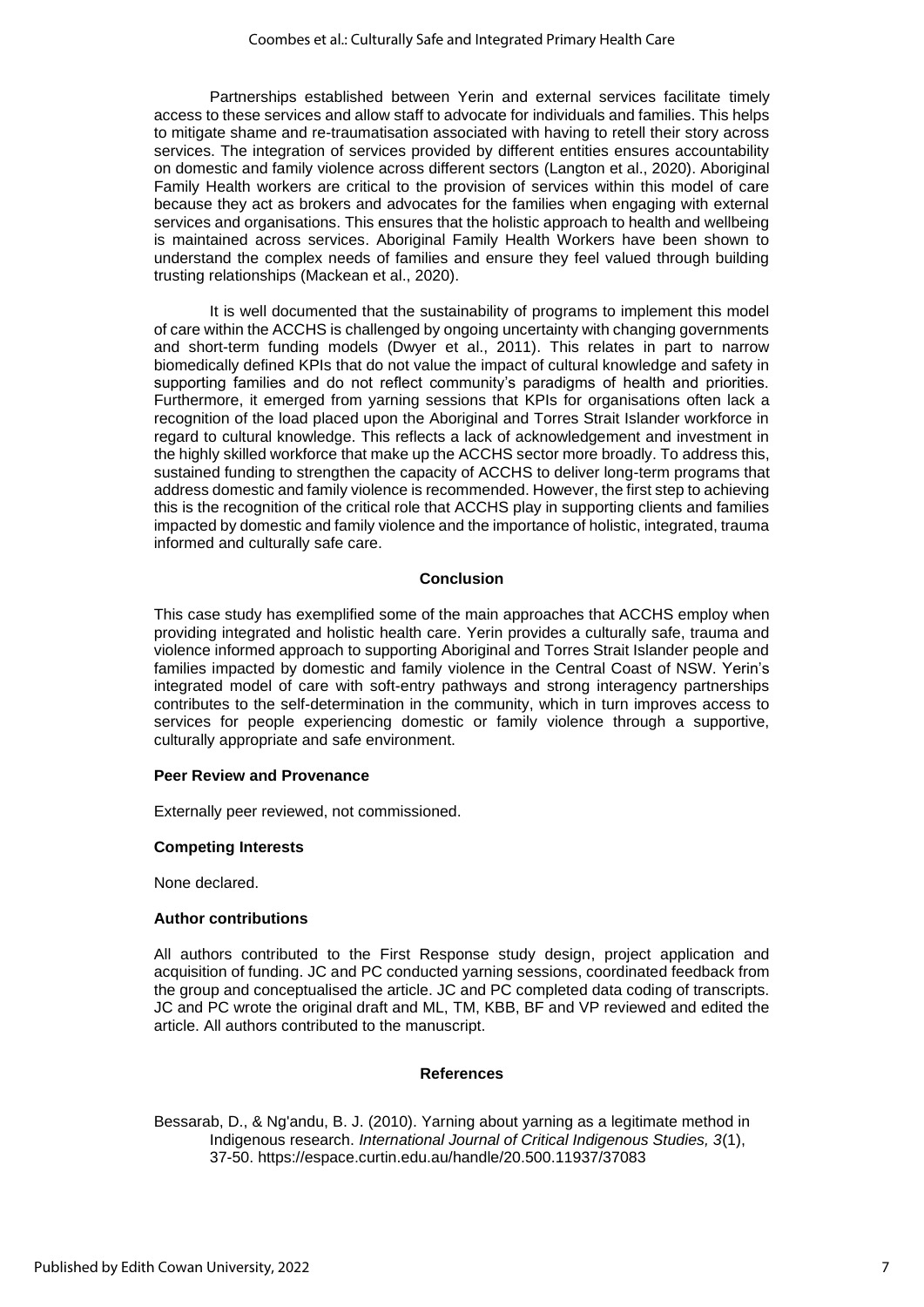- Blagg, H., Bluett-Boyd, N., & Williams, E. (2015). *Innovative models in addressing violence against Indigenous women: state of knowledge paper*: Australia's National Research Organisation for Women's Safety. http://anrows.org.au/publications/landscapes/innovative-models-in-addressingviolence-against-indigenous-women-state
- Coombes, J., Hunter, K., Mackean, T., & Ivers, R. (2020). The journey of aftercare for Australia's First Nations families whose child had sustained a burn injury: A qualitative study. *BMC Health Services Research, 20*(1), 1-11. https://doi.org/10.1186/s12913-020-05404-1
- Coulthard, R. (2008). CATSIN calls for culturally safe environment. *Australian Nursing and Midwifery Journal, 16*(4), 11. https://www.proquest.com/openview/8d6f0467ff8c169ddaf618ea09d61de0/1?pqorigsite=gscholar&cbl=33490
- Crook, L., Longbottom, H., White, K., Thompson, M., Worner, F., & Board, W. (2012). Waminda: Mums and bubs program. *Aboriginal and Islander Health Worker*  Journal, 36(2), 17-19. https://search.informit.org/doi/10.3316/ielapa.851479129325314
- Cullen, P., Mackean, T., Walker, N., Coombes, J., Bennett-Brook, K., Clapham, K., Ivers, R., Hackett, M., Worner, F., & Longbottom, M. (2021). Integrating trauma and violence informed care in primary health care settings for First Nations women experiencing violence: A systematic review. *Trauma, Violence, & Abuse*, https://doi.org/10.1177/1524838020985571
- Cullen, P., Mackean, T., Worner, F., Wellington, C., Longbottom, H., Coombes, J Bennett-Brook, K., Clapham, K., Ivers, R., Hackett, M. & Longbottom, M. (2020). Trauma and violence informed care through decolonising interagency partnerships: A complexity case study of Waminda's Model of Systemic Decolonisation. *International Journal of Environmental Research and Public Health, 17*(20), 7363. https://doi.org/10.3390/ijerph17207363
- Doyle, K., Cleary, M., Blanchard, D., & Hungerford, C. (2017). The Yerin Dilly bag model of Indigenist health research. *Qualitative Health Research, 27*(9), 1288-1301. https://doi.org/10.1177/1049732317700125
- Durey, A., Thompson, S., & Wood, M. (2012). Time to bring down the twin towers in poor Aboriginal hospital care: Addressing institutional racism and misunderstandings in communication. *Internal Medicine Journal, 42*(1), 17-22. https://doi.org/10.1111/j.1445-5994.2011.02628.x
- Dwyer, J. M., Lavoie, J., O'Donnell, K., Marlina, U., & Sullivan, P. (2011). Contracting for Indigenous health care: Towards mutual accountability. *Australian Journal of Public Administration, 70*(1), 34-46. Doi:10.1111/j.1467-8500.2011.00715.x
- Fredericks, B., Longbottom, M., McPhail-Bell, K., & Worner, F. (2016). Dead or Deadly Report Waminda Aboriginal Women's Health Service. *CQ University Australia, Rockhampton*. https://www.researchgate.net/publication/310161244\_Dead\_or\_Deadly\_report\_W aminda\_Aboriginal\_Women's\_Health\_Service
- Green, S., & Bennett, B. (2018). Wayanha: A decolonised social work. *Australian Social Work, 71*(3), 261-264. Doi: [10.1080/0312407X.2018.1469654](https://doi.org/10.1080/0312407X.2018.1469654)
- Harfield, S. G., Davy, C., McArthur, A., Munn, Z., Brown, A., & Brown, N. (2018). Characteristics of Indigenous primary health care service delivery models: A systematic scoping review. *Globalization and Health, 14*(1), 12. https://doi.org/10.1186/s12992-018-0332-2